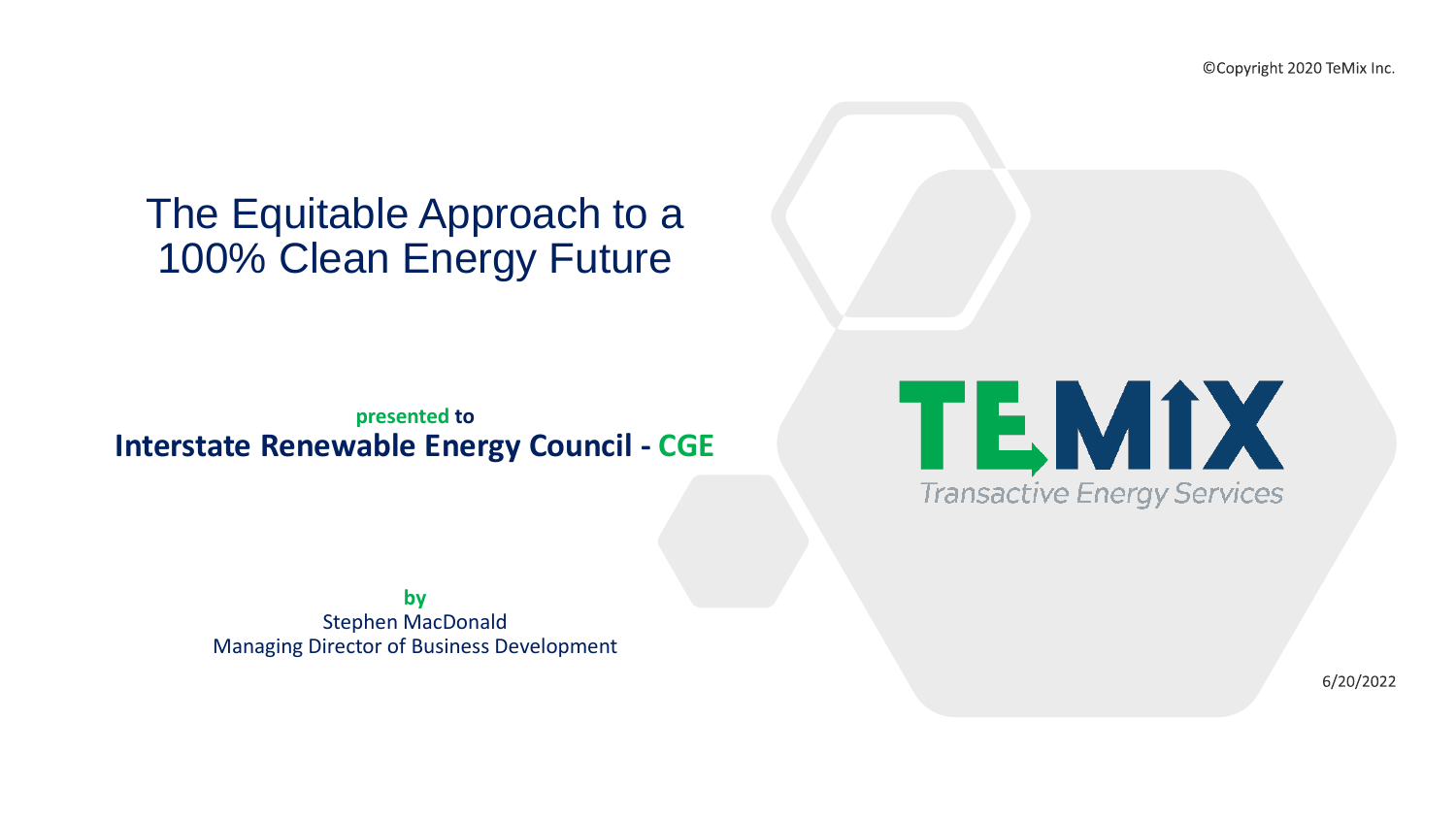# To Achieve 100% Clean-Energy and Electrification Goals

The Challenges are well-known:

- 1. The generation of our Electrical Power System (EPS) is increasingly being supplied by intermittent sources causing balancing issues
- 2. Increased ownership of edge-connected generation and flexible load outside Utility control leading to compensation challenges using legacy retail *market design*

### The solution is to:

- 1. Increase grid flexibility; so load follows generation
- 2. Deploy an *equitable* retail electricity market that properly incentivizes customers to adopt clean-tech and flexible electrified loads

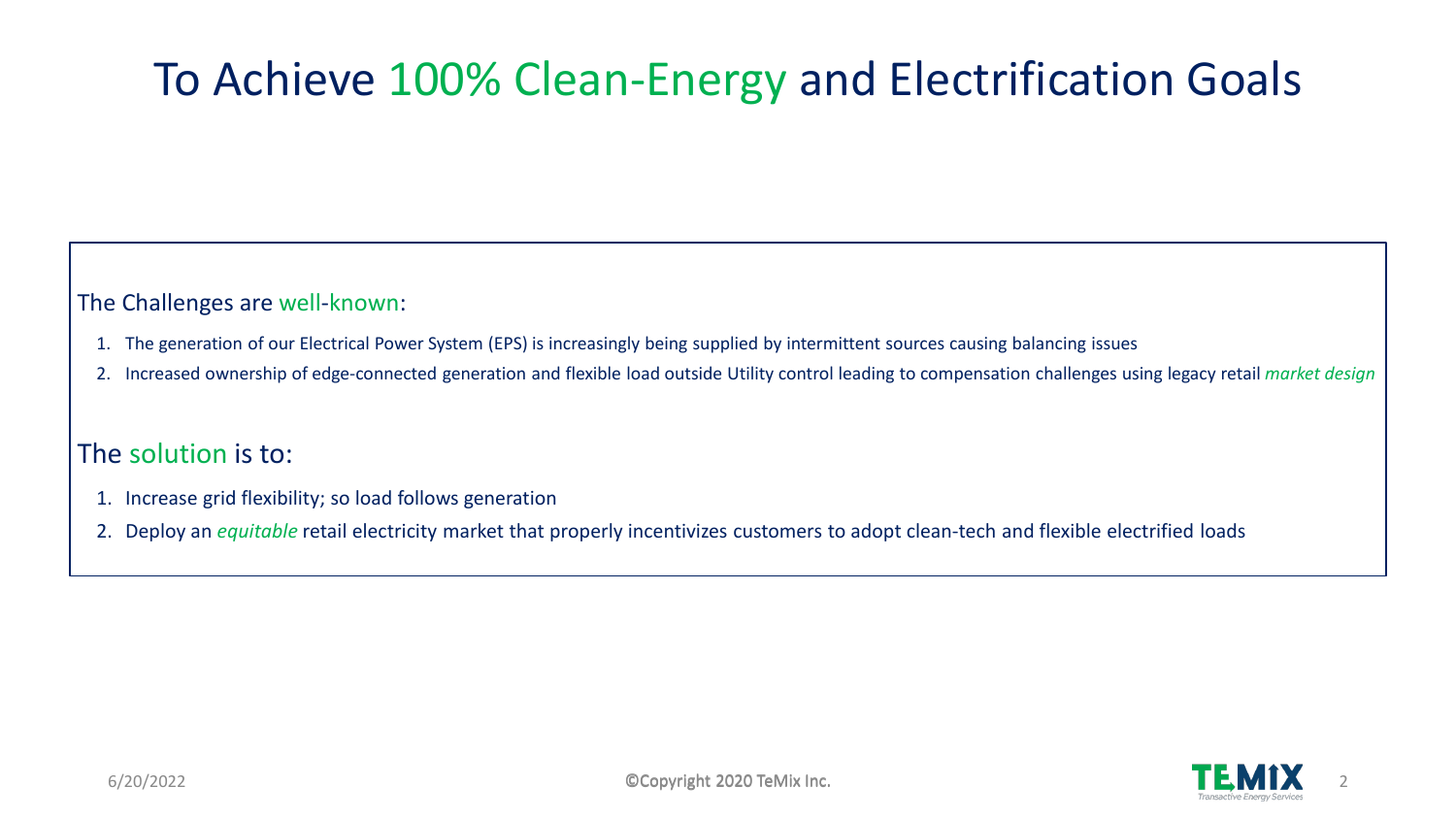## **Comparing the** *Market* **Approaches**

**Regulated Monopoly Market** 

### Based On: Cost of Service --- as its Recovery Methodology

## **Transactive Retail Design**

#### Based On: Cost Causation of Service --- as its Recovery Methodology



8/23/2020 GCopyright 2020 TeMix Inc. 3

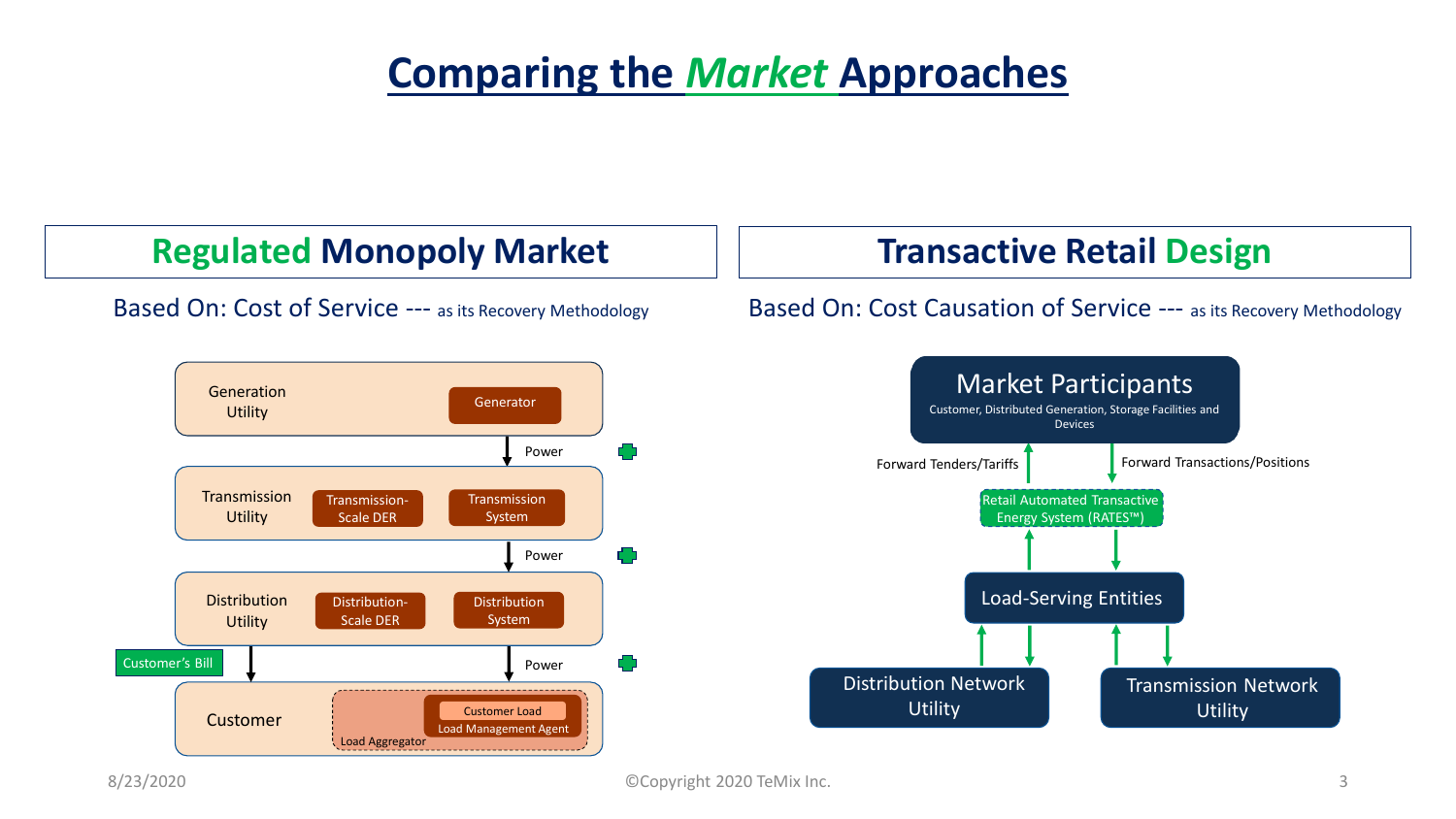## **Comparing the** *Market* **Approaches**

## **Regulated Monopoly Market**

### Based On: Cost of Service --- as its Recovery Methodology

8/23/2020 ©Copyright 2020 TeMix Inc. 4



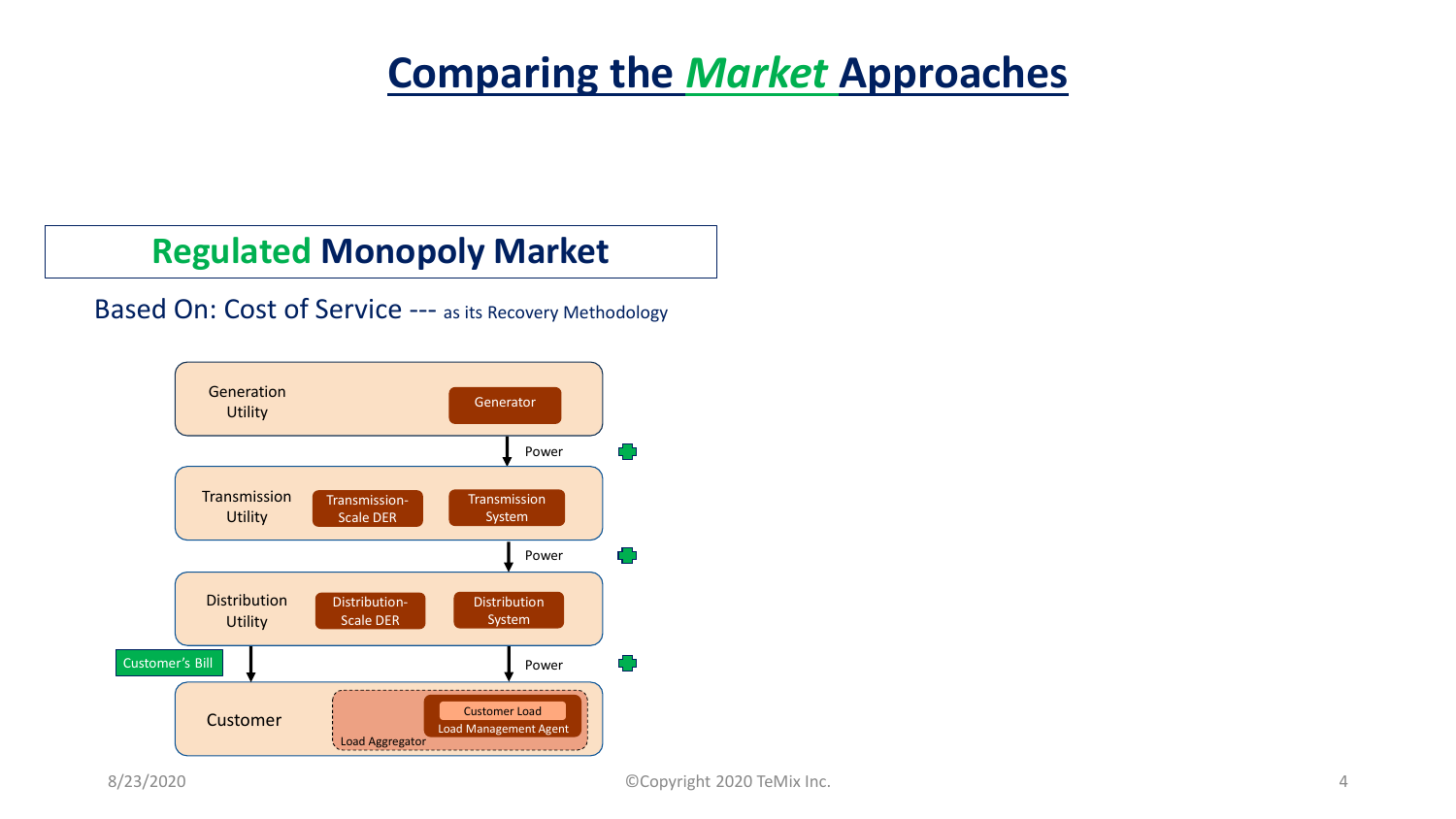## **Comparing the** *Market* **Approaches**

## **Transactive Retail Design**

### Based On: Cost Causation of Service --- as its Recovery Methodology

Distribution Network **Utility** 

8/23/2020 5



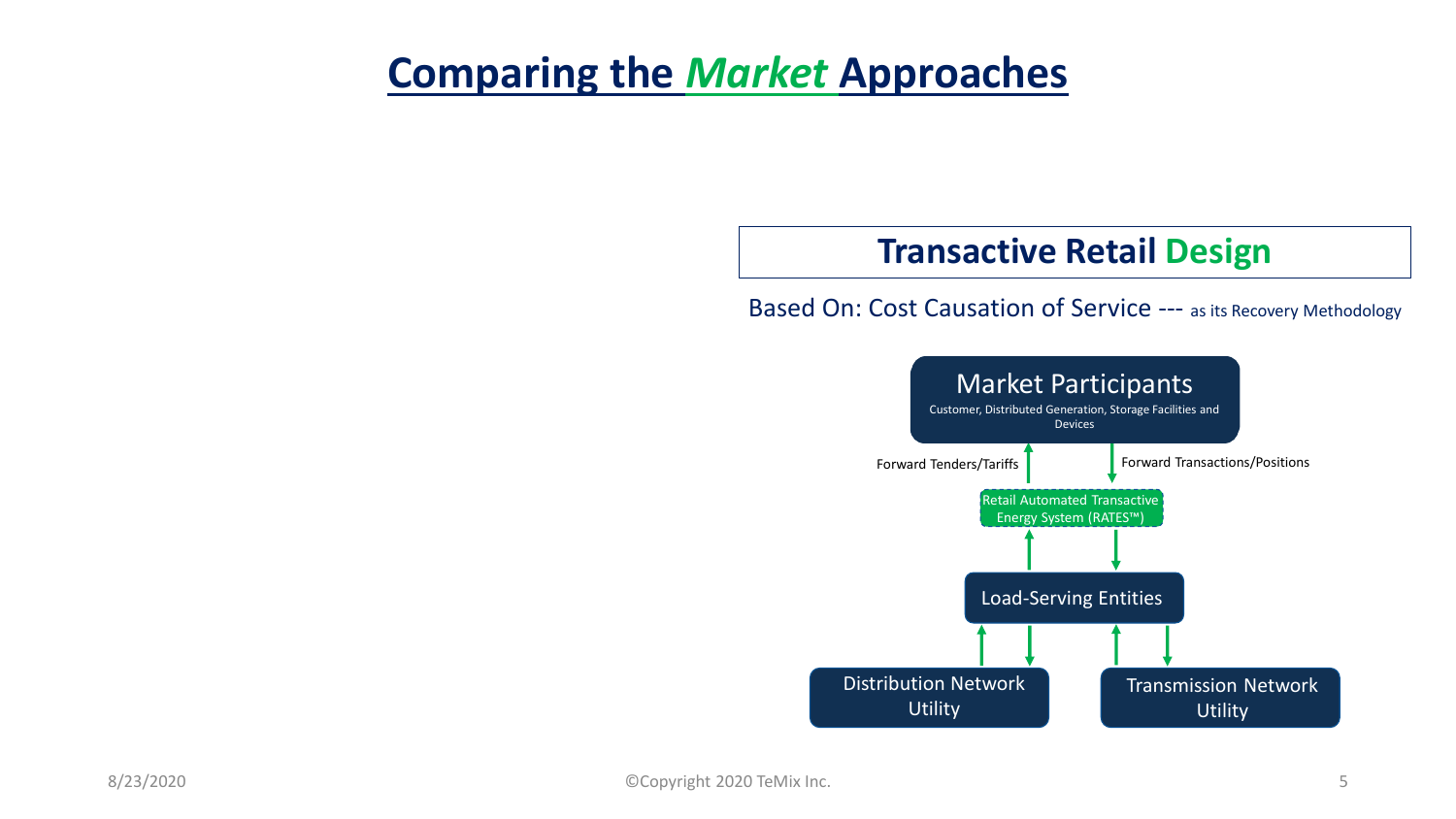Example --

E-TOU-C customer enrolled in the NEM program

• The NEM program is simply an 'adder' to an otherwise applicable tariff (OAT) and tracks a facility's annual 'net energy.'

### What is net energy?

PG&E's Net Energy Metering (NEM) program helps you reduce your monthly electric bill with the energy generated by your own private rooftop solar energy system. A special net meter measures the difference between the amount of electricity your system generates throughout the month and the amount of electricity PG&E supplies. We calculate your bill using this difference, called net energy.



Energy you **PRODUCE** 



Energy you **CONSUME** 

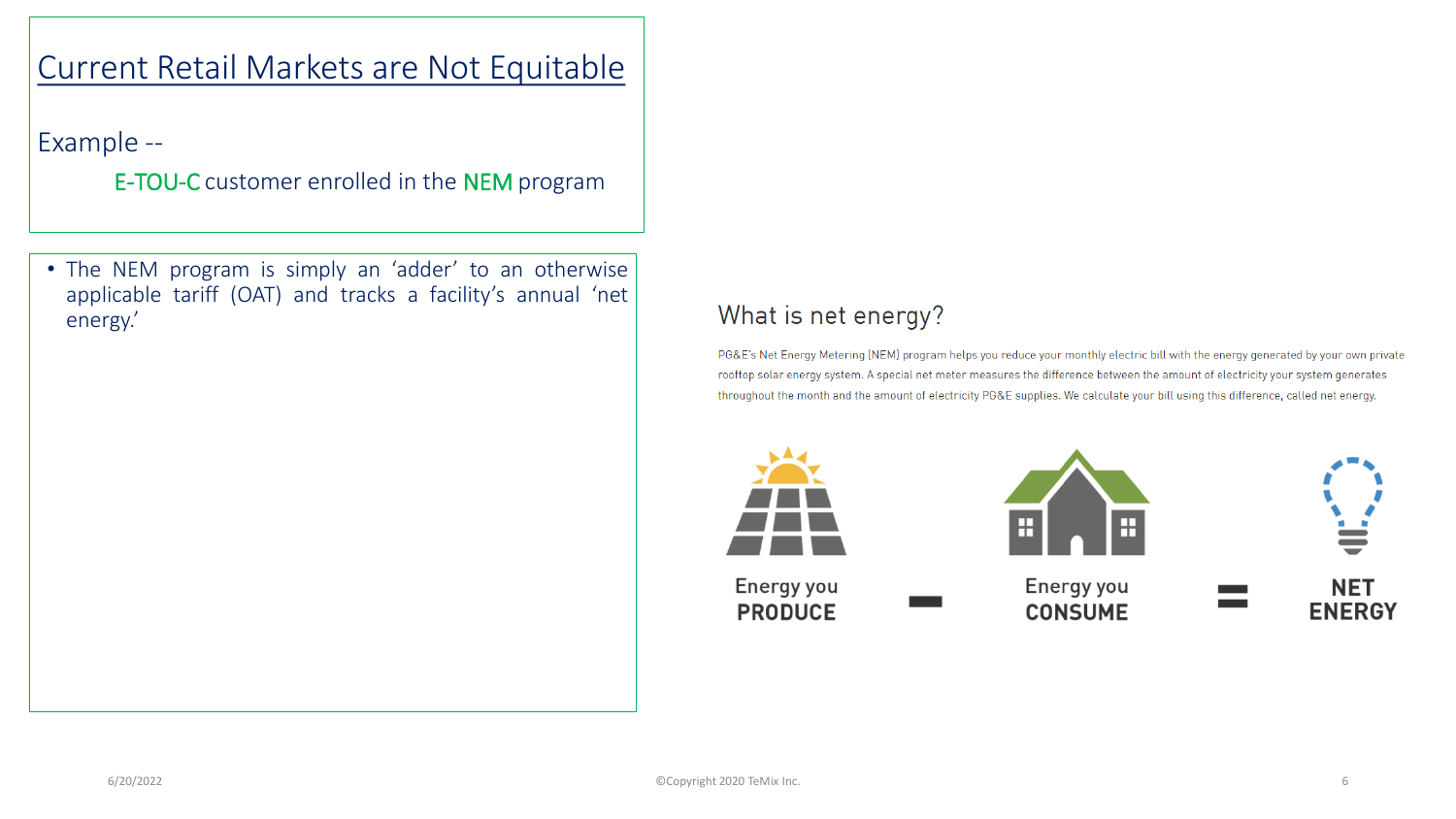Example --

E-TOU-C customer enrolled in the NEM program

- The NEM program is simply an 'adder' to an otherwise applicable tariff (OAT) and tracks a facility's annual 'net energy.'
- The OAT utilizes applicable Public Utility Codes in a General Rate Case to recover costs of service, using some fixed and some variable components.

statement.

|  | 1. BASELINE ALLOWANCE                           |
|--|-------------------------------------------------|
|  | 2. BASELINE CREDIT                              |
|  | <b>3. BASELINE TERRITORY</b>                    |
|  | 4. BUNDLED SERVICE CUSTOMER                     |
|  | 5. CA CLIMATE CREDIT                            |
|  | 6. COMPETITION TRANSITION CHARGE (CTC)          |
|  | 7. CONNECTED LOAD CHARGE                        |
|  | 8. CONSERVATION INCENTIVE ADJUSTMENT            |
|  | <b>9. CUSTOMER CHARGE</b>                       |
|  | 10. DEMAND CHARGE                               |
|  | <b>11. DISTRIBUTION CHARGE</b>                  |
|  | 12. DWR POWER CHARGE                            |
|  | 13. ENERGY COMMISSION TAX                       |
|  | 14. ENERGY COST RECOVERY AMOUNT (ECRA)          |
|  | <b>15. FRANCHISE FEE</b>                        |
|  | 16. GAS CORE PROCUREMENT COST                   |
|  | 17. GENERATION CHARGES                          |
|  | <b>18. HEAT SOURCE</b>                          |
|  | <b>19. HIGH USAGE SURCHARGE</b>                 |
|  | <b>20. METER CHARGE</b>                         |
|  | 21. METER CONSTANT                              |
|  | <b>22. MULTIPLIER</b>                           |
|  | 23. NUCLEAR DECOMMISSIONING                     |
|  | 24. POWER CHARGE INDIFFERENCE ADJUSTMENT (PCIA) |
|  | 25. PUBLIC PURPOSE PROGRAMS                     |
|  | 26. ROTATING OUTAGE BLOCK                       |
|  | 27. SERIAL                                      |
|  | 28. SF PROP C TAX SURCHARGE                     |
|  | 29. SOLAR CHOICE PROGRAM                        |
|  | 30. TIME-OF-USE (TOU) ELECTRIC RATE PLAN        |
|  | <b>31. TRANSMISSION</b>                         |
|  | 32. UTILITY USERS TAX (UUT)                     |
|  | 33. WILDFIRE FUND CHARGE                        |
|  | 34. WILDFIRE HARDENING CHARGE                   |

#### **Understand your energy statements**

The following list includes key terms that may appear on your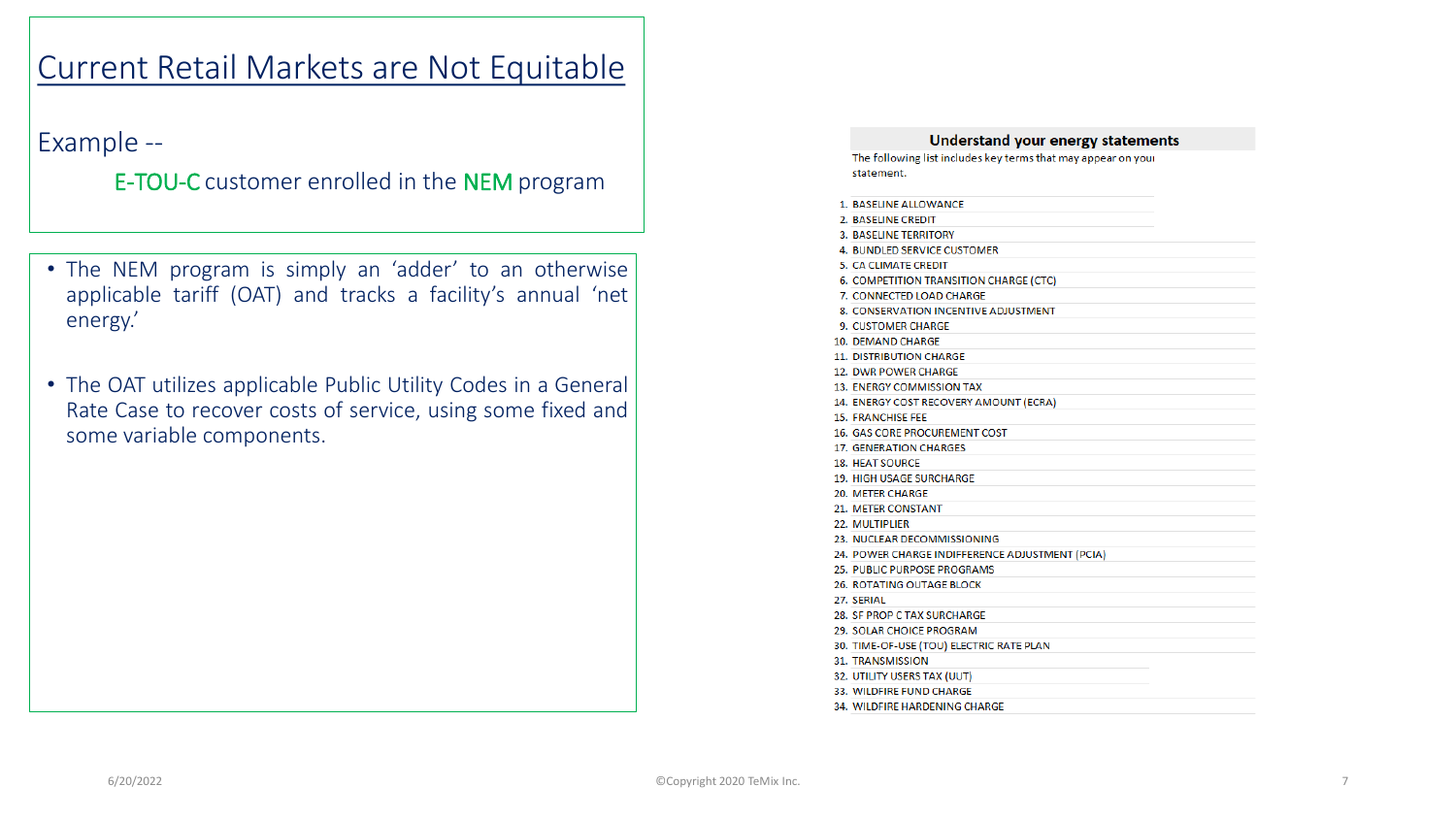Example --

E-TOU-C customer enrolled in the NEM program

- The NEM program is simply an 'adder' to an otherwise applicable tariff (OAT) and tracks a facility's annual 'net energy.'
- The OAT utilizes applicable Public Utility Codes in a General Rate Case to recover costs of service, using some fixed and some variable components.
- NEM uses a 'fair market value' wholesale price to compensate for an annual net surplus which significantly differs from the OAT rate. Creating an inequitable incentive for customers.











#### **Net Surplus Compensation Rates for Energy**

#### Time-Of-Use (Peak Pricing 4-9 p.m. Every Day)  $E-TOU-C$

| <b>True-up Month</b>                                                                                                                                                                                                          | NSC Rate*<br>(S/KWh) |  |  |
|-------------------------------------------------------------------------------------------------------------------------------------------------------------------------------------------------------------------------------|----------------------|--|--|
| Jan. 2020                                                                                                                                                                                                                     | 0.02935              |  |  |
| Feb.2020                                                                                                                                                                                                                      | 0.02890              |  |  |
| Mar. 2020                                                                                                                                                                                                                     | 0.02589              |  |  |
| Apr. 2020                                                                                                                                                                                                                     | 0.02495              |  |  |
| <b>May 2020</b>                                                                                                                                                                                                               | 0.02528              |  |  |
| <b>June 2020</b>                                                                                                                                                                                                              | 0.02534              |  |  |
| <b>July 2020</b>                                                                                                                                                                                                              | 0.02548              |  |  |
| Aug. 2020                                                                                                                                                                                                                     | 0.02538              |  |  |
| Sep. 2020                                                                                                                                                                                                                     | 0.02541              |  |  |
| Oct. 2020                                                                                                                                                                                                                     | 0.02576              |  |  |
| Nov. 2020                                                                                                                                                                                                                     | 0.02628              |  |  |
| Dec. 2020                                                                                                                                                                                                                     | 0.02639              |  |  |
| Jan. 2021                                                                                                                                                                                                                     | 0.02600              |  |  |
| Feb. 2021                                                                                                                                                                                                                     | 0.02586              |  |  |
| Mar. 2021                                                                                                                                                                                                                     | 0.02179              |  |  |
| Apr. 2021                                                                                                                                                                                                                     | 0.02723              |  |  |
| May 2021                                                                                                                                                                                                                      | 0.02763              |  |  |
| <b>June 2021</b>                                                                                                                                                                                                              | 0.02907              |  |  |
| <b>July 2021</b>                                                                                                                                                                                                              | 0.03068              |  |  |
| Aug. 2021                                                                                                                                                                                                                     | 0.03321              |  |  |
| Sep. 2021                                                                                                                                                                                                                     | 0.03573              |  |  |
| Oct. 2021                                                                                                                                                                                                                     | 0.03748              |  |  |
| Nov. 2021                                                                                                                                                                                                                     | 0.03954              |  |  |
| Dec. 2021                                                                                                                                                                                                                     | 0.04130              |  |  |
|                                                                                                                                                                                                                               |                      |  |  |
| Feb. 2022                                                                                                                                                                                                                     | 0.04501              |  |  |
| * Per D.11-06-016, the electricity portion of the NSC rate is the simple<br>rolling average of PG&E's default load aggregation point price from<br>7 a.m. to 5 p.m., corresponding to the customer's 12-month true-up period. |                      |  |  |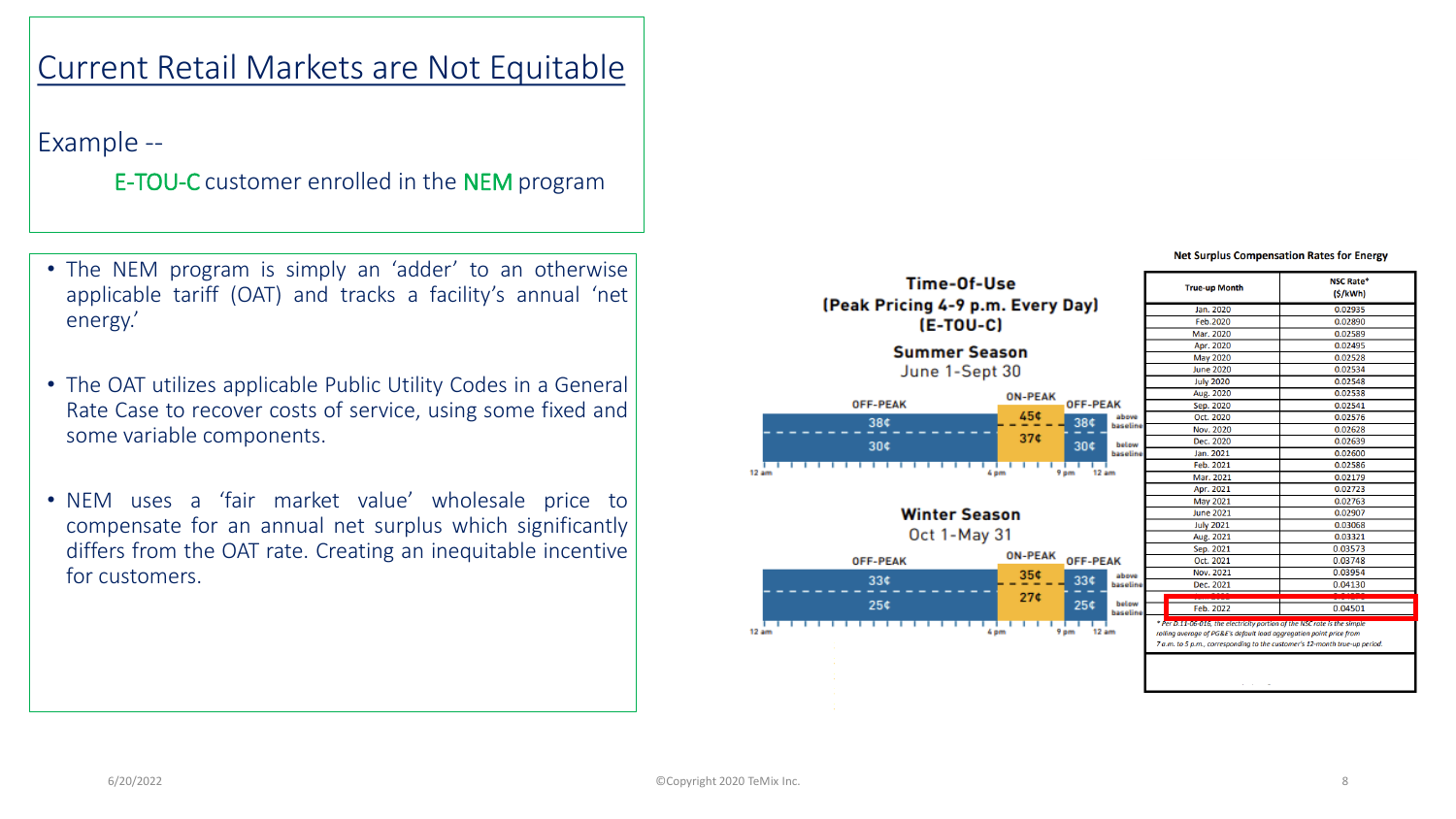Example --

E-TOU-C customer enrolled in the NEM program

- The NEM program is simply an 'adder' to an otherwise applicable tariff (OAT) and tracks a facility's annual 'net energy.'
- The OAT utilizes applicable Public Utility Codes in a General Rate Case to recover costs of service, using some fixed and some variable components.
- NEM uses a 'fair market value' wholesale price to compensate for an annual net surplus which significantly differs from the OAT rate. Creating an inequitable incentive for customers.
- The NEM program does not support all clean-tech,, nor does NEM allow participants to get compensated for all intervals throughout the year; most use an annual 'true-up' process to calculate the yearly 'net energy' of a facility.











#### **Net Surplus Compensation Rates for Energy**

#### Time-Of-Use (Peak Pricing 4-9 p.m. Every Day)  $E-TOU-C$

| <b>True-up Month</b>                                                                                                                                                                                                          | NSC Rate*<br>(S/kWh) |  |  |
|-------------------------------------------------------------------------------------------------------------------------------------------------------------------------------------------------------------------------------|----------------------|--|--|
| Jan. 2020                                                                                                                                                                                                                     | 0.02935              |  |  |
| Feb.2020                                                                                                                                                                                                                      | 0.02890              |  |  |
| Mar. 2020                                                                                                                                                                                                                     | 0.02589              |  |  |
| Apr. 2020                                                                                                                                                                                                                     | 0.02495              |  |  |
| May 2020                                                                                                                                                                                                                      | 0.02528              |  |  |
| <b>June 2020</b>                                                                                                                                                                                                              | 0.02534              |  |  |
| <b>July 2020</b>                                                                                                                                                                                                              | 0.02548              |  |  |
| Aug. 2020                                                                                                                                                                                                                     | 0.02538              |  |  |
| Sep. 2020                                                                                                                                                                                                                     | 0.02541              |  |  |
| Oct. 2020                                                                                                                                                                                                                     | 0.02576              |  |  |
| Nov. 2020                                                                                                                                                                                                                     | 0.02628              |  |  |
| Dec. 2020                                                                                                                                                                                                                     | 0.02639              |  |  |
| Jan. 2021                                                                                                                                                                                                                     | 0.02600              |  |  |
| Feb. 2021                                                                                                                                                                                                                     | 0.02586              |  |  |
| Mar. 2021                                                                                                                                                                                                                     | 0.02179              |  |  |
| Apr. 2021                                                                                                                                                                                                                     | 0.02723              |  |  |
| May 2021                                                                                                                                                                                                                      | 0.02763              |  |  |
| <b>June 2021</b>                                                                                                                                                                                                              | 0.02907              |  |  |
| <b>July 2021</b>                                                                                                                                                                                                              | 0.03068              |  |  |
| Aug. 2021                                                                                                                                                                                                                     | 0.03321              |  |  |
| Sep. 2021                                                                                                                                                                                                                     | 0.03573              |  |  |
| Oct. 2021                                                                                                                                                                                                                     | 0.03748              |  |  |
| Nov. 2021                                                                                                                                                                                                                     | 0.03954              |  |  |
| Dec. 2021                                                                                                                                                                                                                     | 0.04130              |  |  |
|                                                                                                                                                                                                                               |                      |  |  |
| Feb. 2022                                                                                                                                                                                                                     | 0.04501              |  |  |
| * Per D.11-06-016, the electricity portion of the NSC rate is the simple<br>rolling average of PG&E's default load aggregation point price from<br>7 a.m. to 5 p.m., corresponding to the customer's 12-month true-up period. |                      |  |  |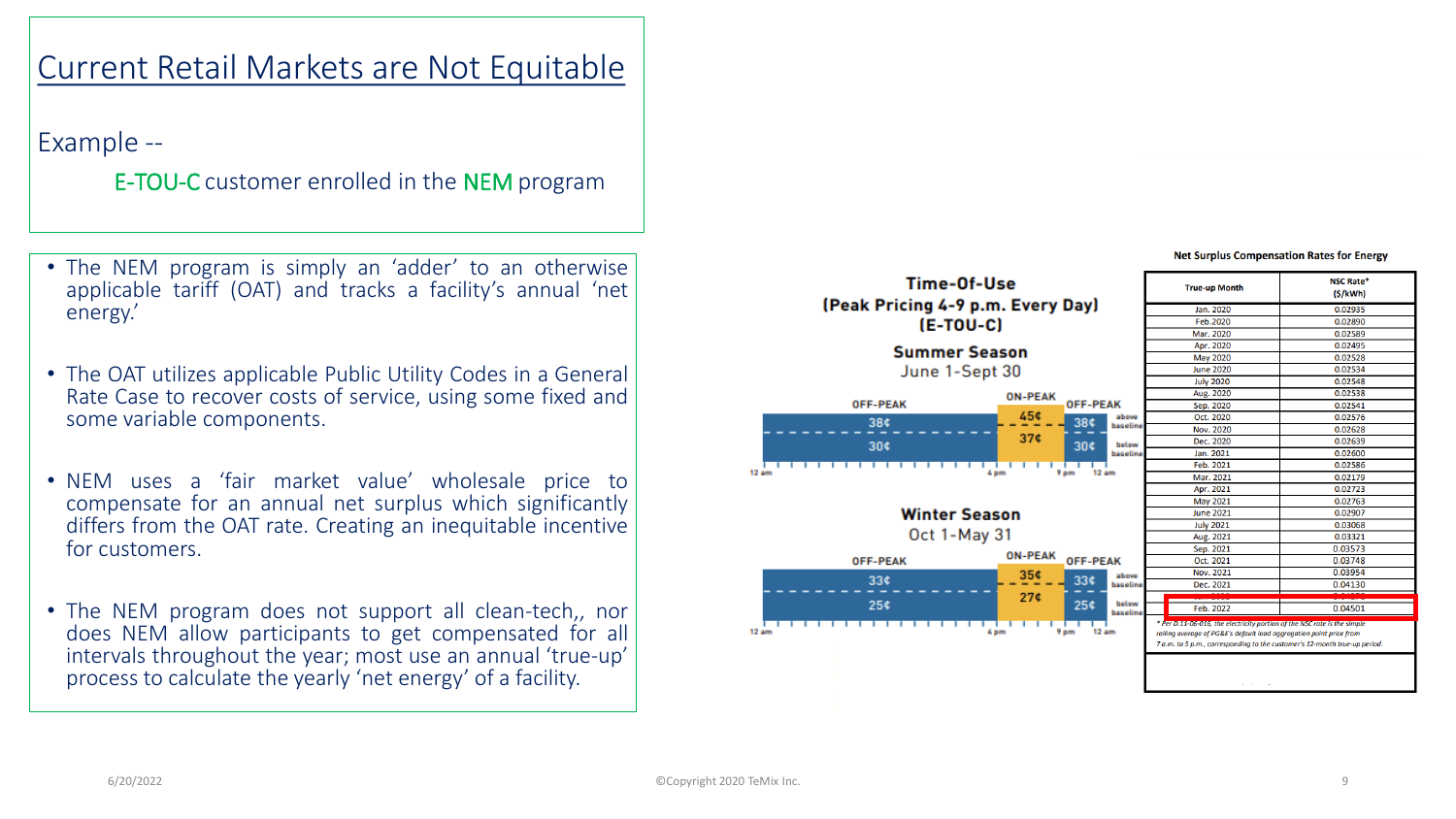<https://ww2.energy.ca.gov/2020publications/CEC-500-2020-038/CEC-500-2020-038.pdf>

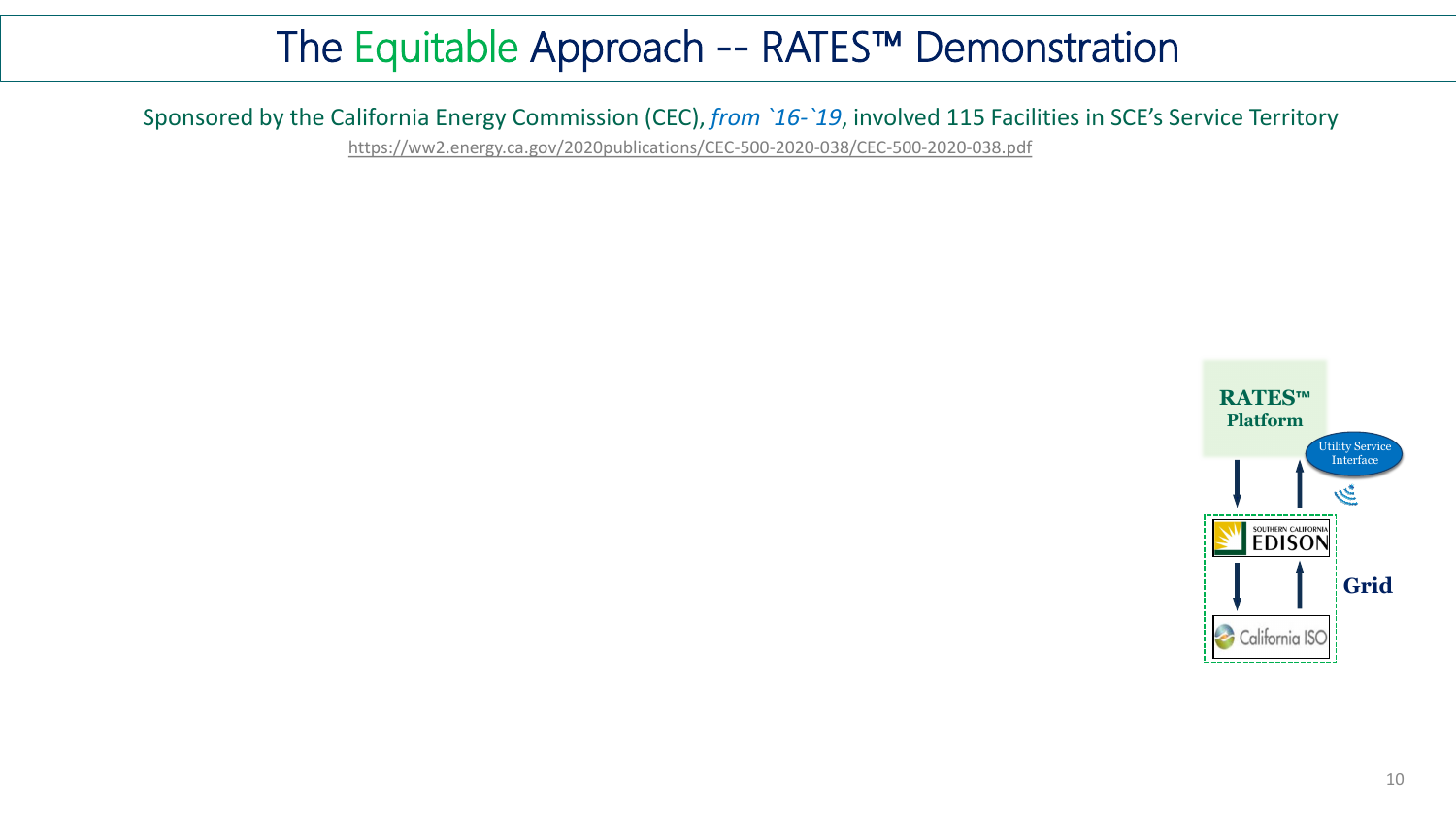<https://ww2.energy.ca.gov/2020publications/CEC-500-2020-038/CEC-500-2020-038.pdf>



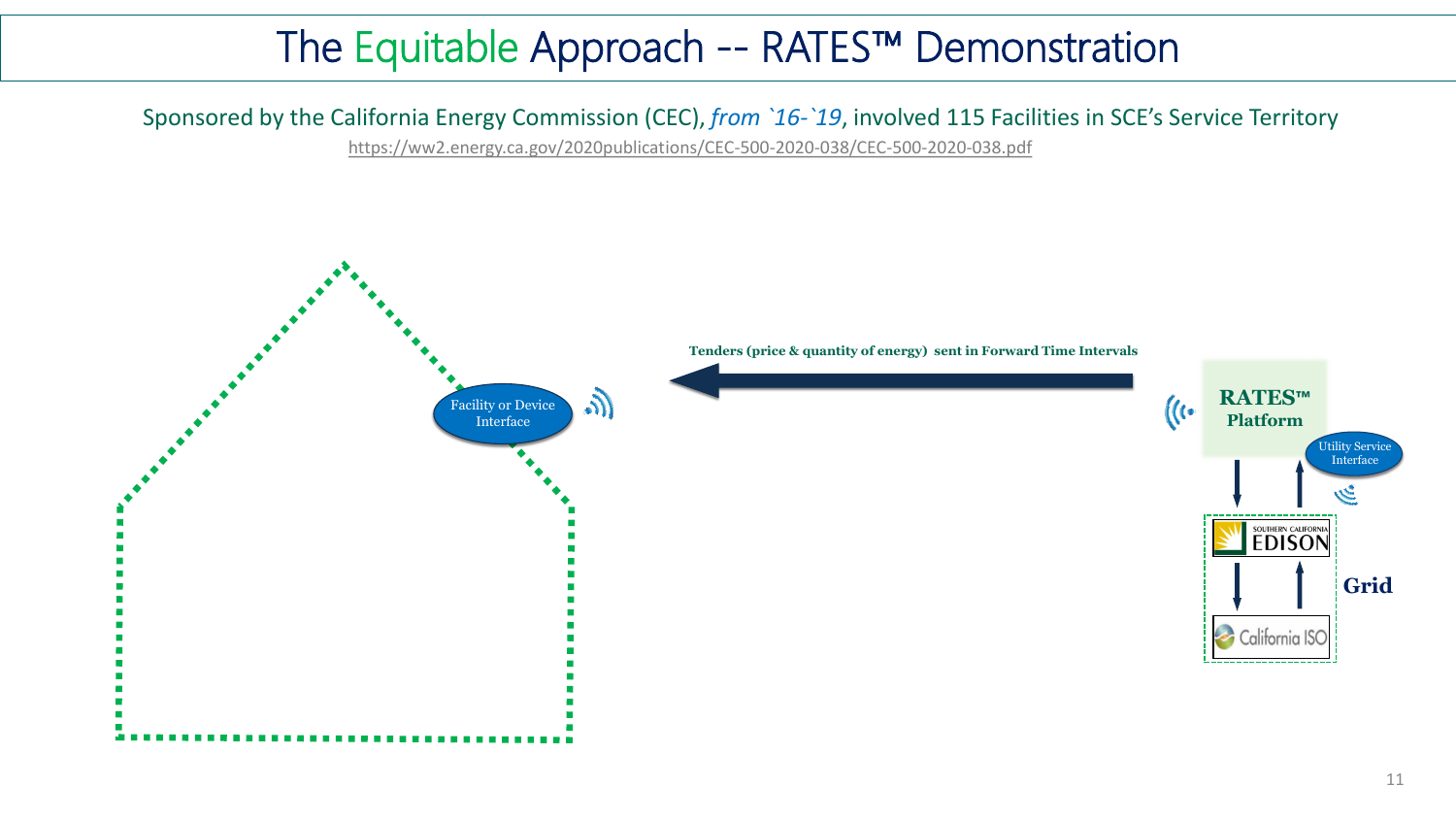<https://ww2.energy.ca.gov/2020publications/CEC-500-2020-038/CEC-500-2020-038.pdf>



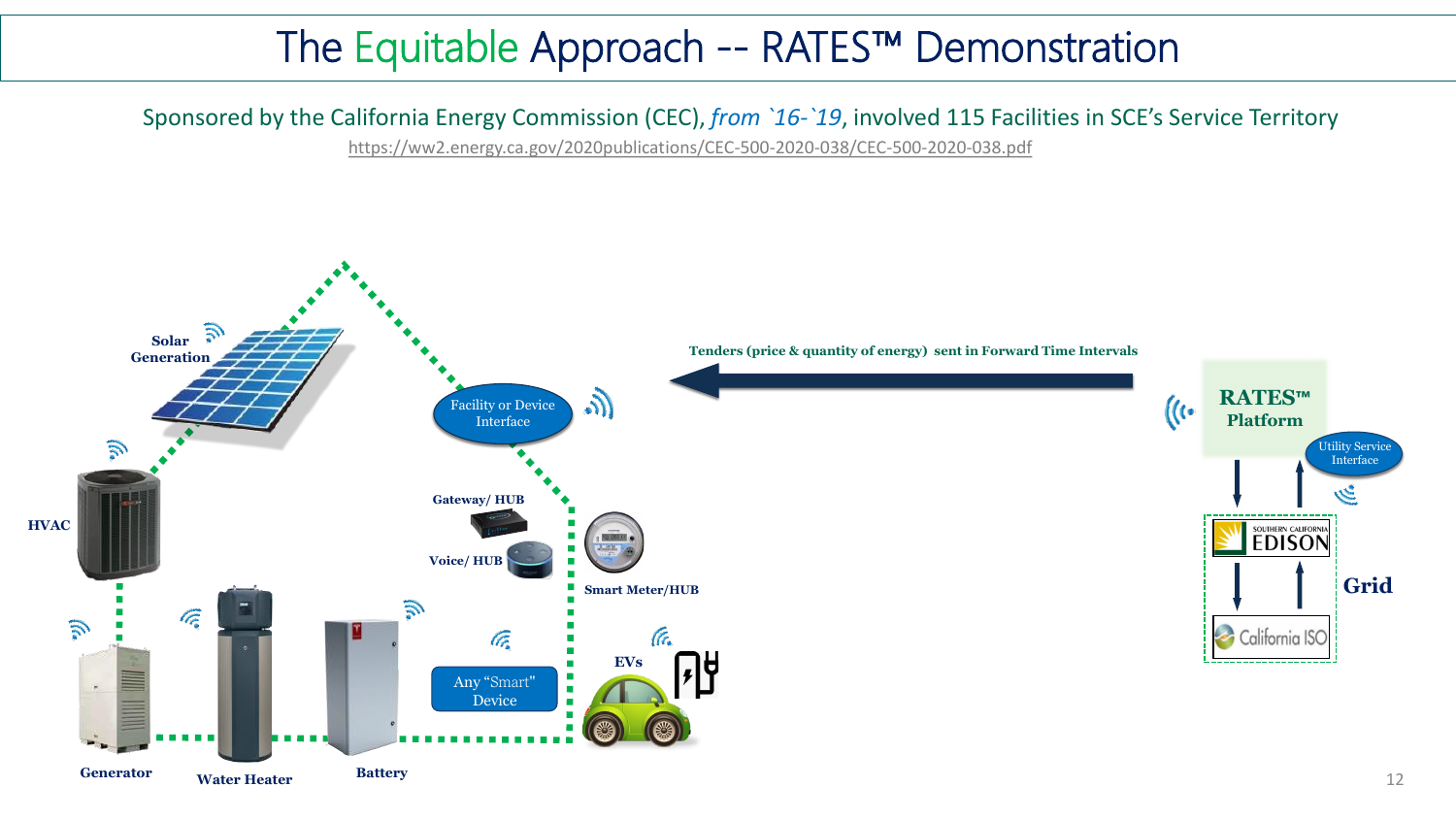<https://ww2.energy.ca.gov/2020publications/CEC-500-2020-038/CEC-500-2020-038.pdf>

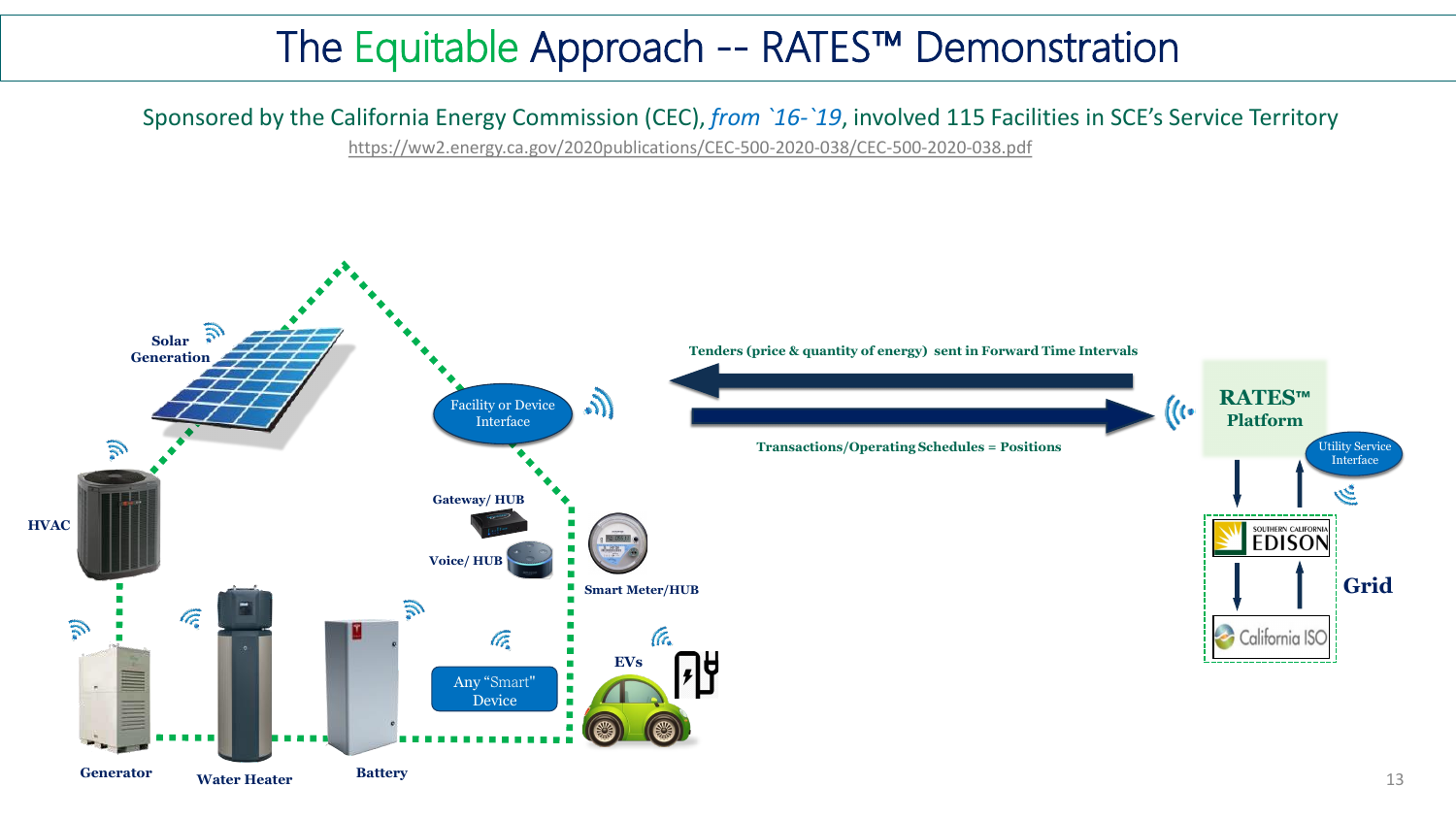6/20/2022 ©Copyright 2020 TeMix Inc.



## Example: TeMix Agent Scheduling Behind-the-Meter (BTM) Storage



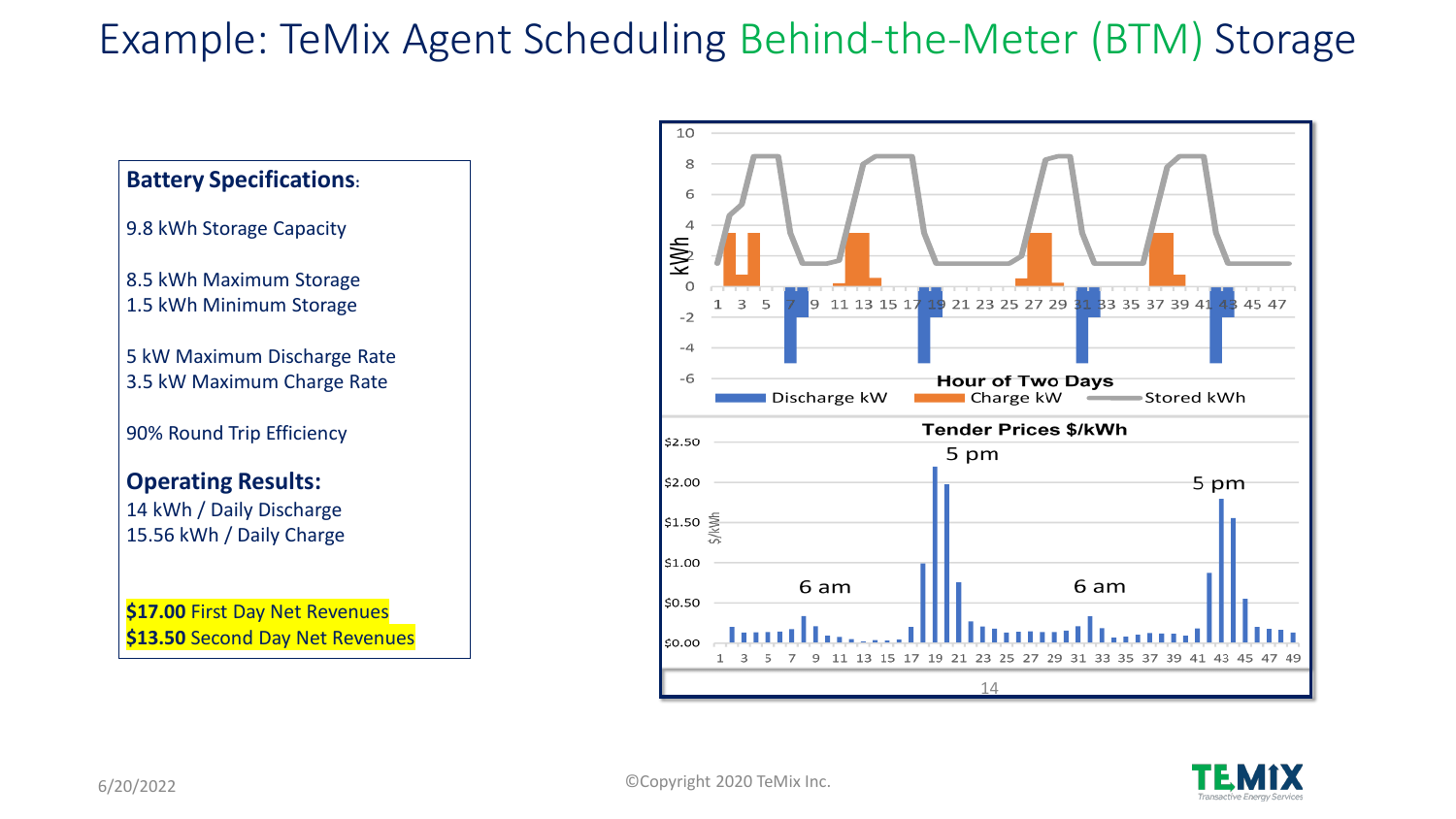

# BENEFITS OF RATES™

- 1. Involves all Customer-types while retaining the low-income discounts in the subscription
- 2. The Subscription Transactive Tariff (STT) fully recovers all allowable Utilities costs; while *stabilizes* Retail Customer's energy costs
- 3. Increases flexible load and intermittent generation adoption
- 4. The RATES™ supports:
	- i. a phased roll-out approach by circuit or by device-type
	- ii. easy transition from Flat tariffs --> TOU --> STT
- 5. Lowers grid investment and operational costs, for all stakeholders, while increases grid efficiency and has *no scaling* issues
- 6. Fully incentivizes participants to procure and operate flexible devices to maximize their benefit while reducing the cost of the overall grid